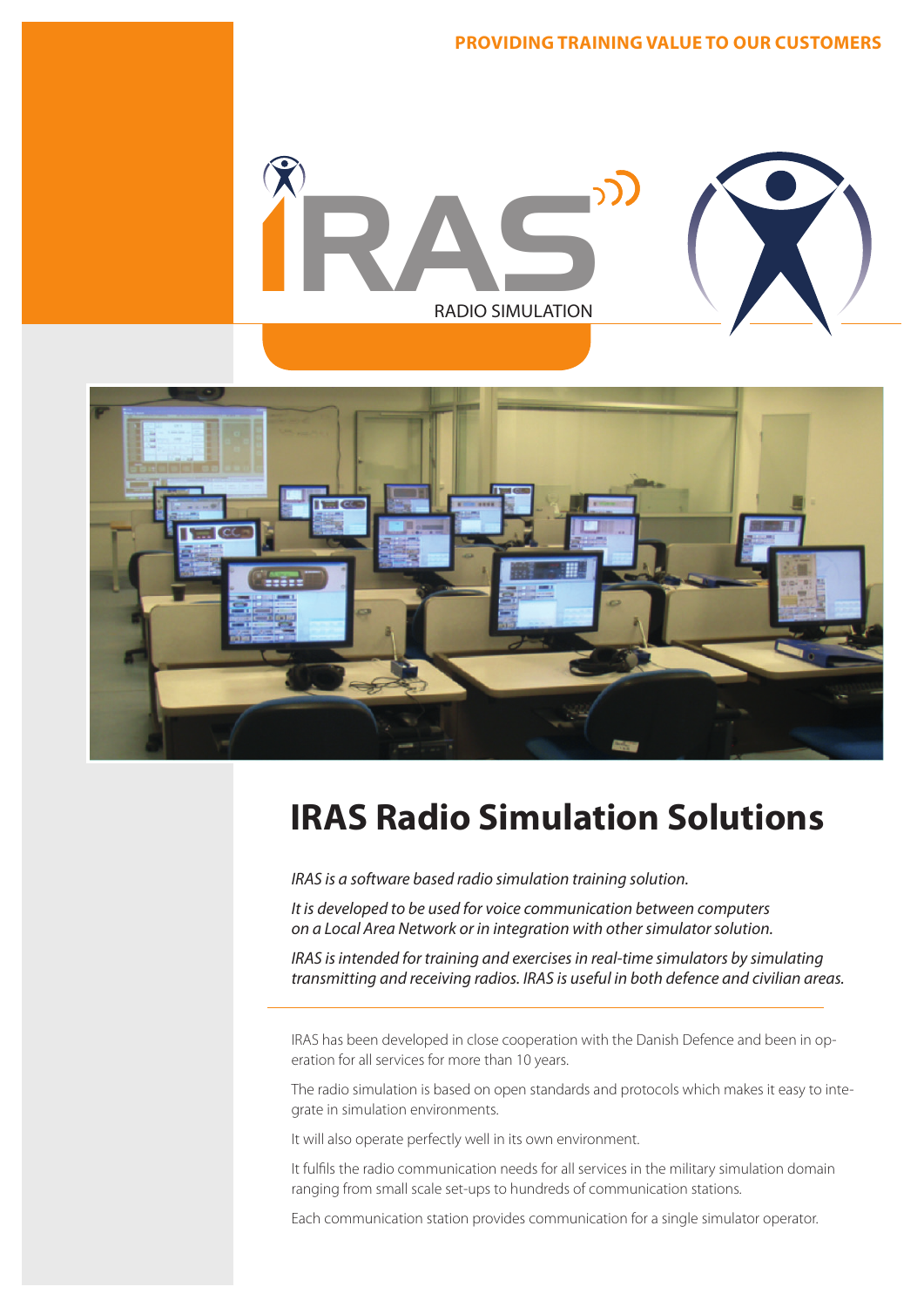## The IRAS product family

#### **IRAS PRO**

is our generic COTS radio simulation solution with a simplistic set up and deployment. Main focus is on providing a smooth communication experience for the users.

IRAS PRO is a standard solution that is useful for all services, Army, Navy, Air Force, Special Operation Forces, and in civilian environments.

IRAS PRO is composed of a Communication Station (operator station) with a Communication Control Panel, and an Instructor Station.

#### **IRAS PRO\_Navy**

is our standard radio simulation solution tailored specifically dedicated for instructor led crews in a Navy simulator environment.

It includes an IRAS Server, which allows for:

- Easy configuration
- Updating of the installation
- Special designed communication panels and instructor interface.

IRAS PRO\_Navy is dedicated for navy simulation environments.

#### **IRAS PRO\_Army**

is our standard radio simulation solution tailored specifically for simulators used in the Army domain.

It is based on IRAS PRO but includes an IRAS Server that allows for:

- Easy configuration
- Updating of the installation.

IRAS PRO\_Army has the capability to integrate with other simulators, such as Steel Beasts via our specialized simulation gateway.

#### **IRAS Customized solutions**

Can be utilized if you have specific requirements, e.g. special or customized user interfaces to interact with an IRAS solution.

This is whether it is via communication control panels or software emulated radios. We can offer customization of our existing solutions, or we can develop new user communication panels to meet your requirements. We can also offer emulation of real radios to a level of detail as required by you, and if you have other requirements to the user interface, we can help you.

#### **Licenses and configurations**

IRAS licenses are bundled as follows:

- 
- **IRAS PRO Kit** (1 Operator license, 1 Operator Panel license, 1 Instructor license)
- **IRAS PRO Add-on** (1 Operator license, 1 Operator Panel license)
- **E IRAS PRO Instructor** (1 Instructor license)
- **IRAS PRO API** (1 Control API license)
- 
- **IRAS Server** (1 Server license)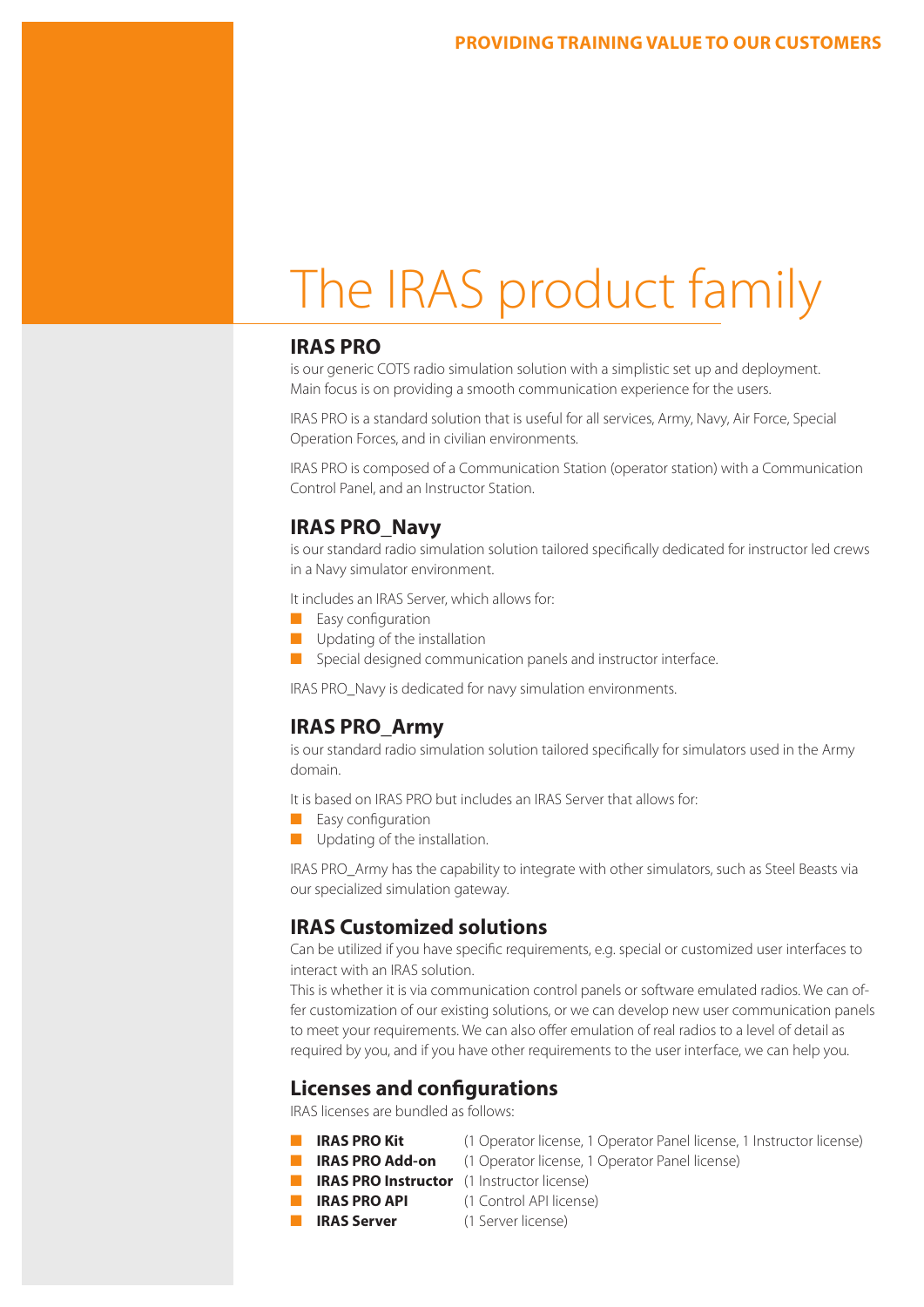#### **PROVIDING TRAINING VALUE TO OUR CUSTOMERS**

Depending on the needs of the user, an IRAS PRO solution can be configured with a number of Communication stations (Operator stations) and Instructor stations.

**IRAS Instructor Station**



The figure below illustrates the flexibility of IRAS PRO with multiple Communication stations and Instructor stations

#### **IRAS PRO user interface:**

| <b>F. BAVInductor</b><br>Exercise Administration Utilities Help |                                        |                |               |                         |         |                           |                    |                           |                                    |
|-----------------------------------------------------------------|----------------------------------------|----------------|---------------|-------------------------|---------|---------------------------|--------------------|---------------------------|------------------------------------|
| Exercises   Communication Monitor<br>Exercise 1                 |                                        |                |               |                         |         |                           |                    |                           |                                    |
|                                                                 |                                        | Show Mei Panel | Default Setup | Radio 1                 | Radio 2 | Radio 3                   | Radio 4            | Radio 5                   | Intercom <sub>1</sub>              |
| <b>Stations</b>                                                 | Entities                               | o              | ۰             | ø                       | $\circ$ | ø                         | ø                  | $\circ$                   | ø                                  |
| <b>Mr simclet Rel.Ox</b>                                        | <b>Intr</b> Administration (dis-       | o              | o.            | ٠                       | ٠       | ٠                         | ٠                  | ٠                         | ×                                  |
| <b>DD D</b> an annual data                                      | Mr.saniksLifeLife                      | $\circ$        | $\circ$       | ٠                       | ٠       | ٠                         | ٠                  | ٠                         | ٠                                  |
| ц                                                               | IRAS*CommPanel 2.3.0 (iras-pc.ifad.dk) |                |               |                         |         |                           |                    |                           | $\mathbf x$<br><b>BOOK AND AND</b> |
| Radio 1                                                         | 41,000                                 |                | Command       |                         | R<br>ι  | $\ddot{\mathbf{0}}$<br>20 | 40<br>60           | 80<br>100                 | TX                                 |
| Radio 2                                                         | 42,000                                 |                |               |                         | R       | л<br>$\mathbf{0}$<br>20   | п<br>٠<br>40<br>60 | ٠<br>80<br>100            | TX                                 |
| Radio 3                                                         | 43.000                                 |                |               |                         | R       | п<br>п<br>$\theta$<br>20  | 40<br>60           | $\mathbb{I}$<br>80<br>100 | TX.                                |
| Intercom 1                                                      | 1                                      | main           |               |                         | R       | o<br>20                   | 40<br>60           | ۵<br>100<br>80            | TX.                                |
| Intercom 2                                                      | 2                                      |                |               |                         | R       | ö<br>20                   | 40<br>60           | 80<br>100                 | TX                                 |
| <b>PTT</b><br>(Radio)                                           | <b>Restart PTT</b>                     |                | Minimize      | <b>Voice Activation</b> |         | <b>Mini Panel</b>         | <b>Toggle PTT</b>  |                           | <b>PTT</b><br>(Intercom)           |

#### **IRAS PRO\_Navy user interface: IRAS Simulated radios:**

HAN 01 **CHAN 03** tructor Intercom<br>STRUCTOR 3 Cubicle Intercon<br>IN TERCOM